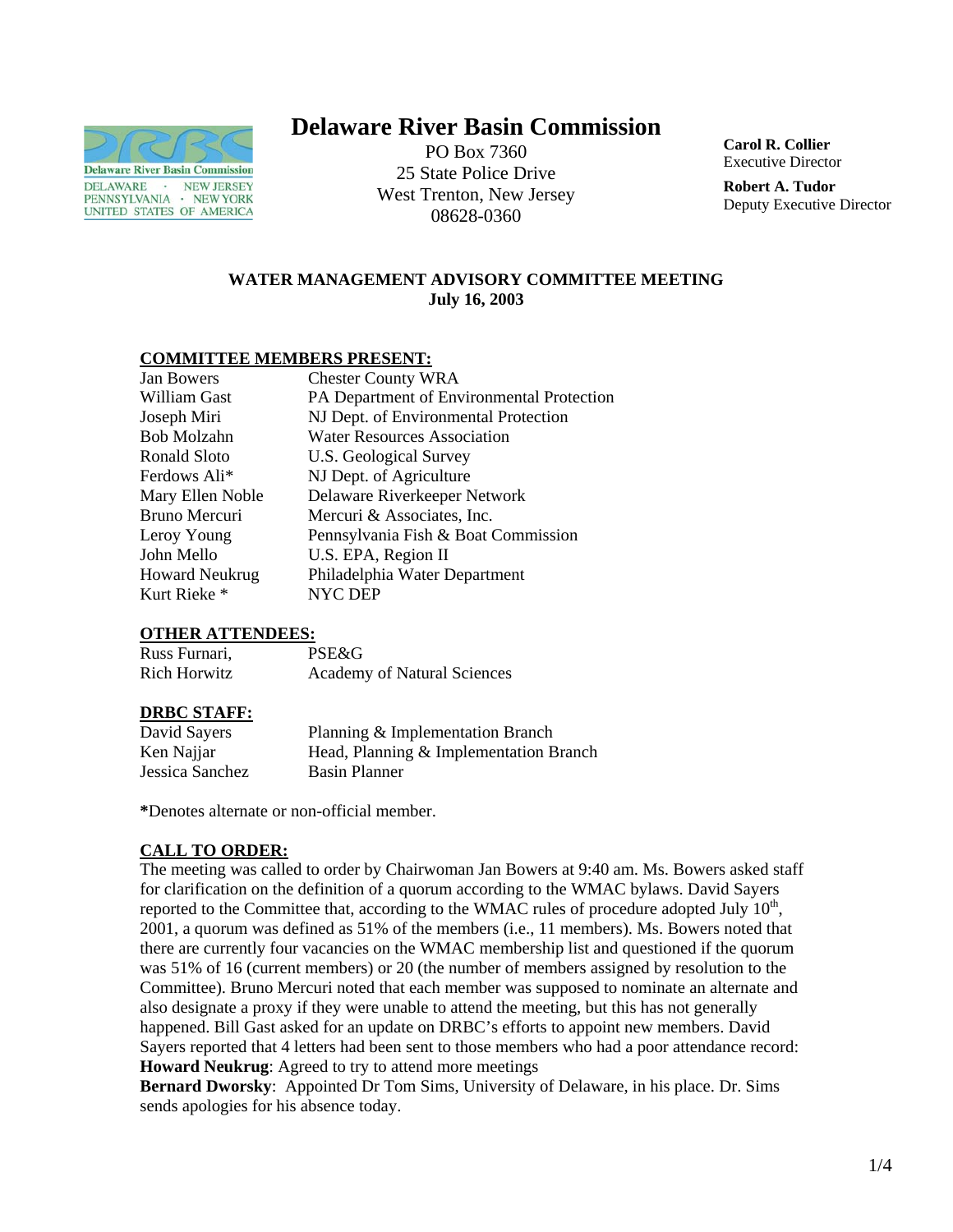**Warren Liebold**: Advised that he was not the appropriate person to attend to represent NYC – suggested DRBC contact Mike Principe.

**Peggy Haskin**: No response to letter or phone messages.

NJ Dept. of Agriculture was contacted, by letter, to make official appointment to WMAC. Ferdows Ali has been attending meetings, but is not an official member.

DRBC is currently seeking a member to represent the water utility sector and has contacted New Jersey American

To continue with this meeting, staff contacted Debbie Lord, who gave her proxy vote to Chairwoman Bowers. Ms. Bowers summed up the sentiment of the Committee by asking the Commission to expeditiously appoint named members for those sectors that do not have members appointed.

## **REVIEW OF MINUTES AND APPROVAL OF AGENDA**

Minutes from the May 7th meeting were reviewed. Mary Ellen Noble moved to approve the minutes, Bill Gast seconded that motion and the minutes were approved. The agenda was reviewed by the committee and approved.

# **INSTREAM FLOW NEEDS STUDY / SEF**

Colin Apse joined the discussion by phone. David Sayers introduced this discussion item noting that on July 8th the Flow Management Technical Advisory Committee (FMTAC) had discussed the creation of a sub-committee to look at the issue of ecological flows throughout the Basin. In the past FMTAC has primarily been concerned with upper-Basin, regulated flows. The issue is of importance to WMAC because of its own efforts, led by Leroy Young and driven by the Basin Planning process, to develop a methodology to determine instream flow needs for the Basin as a whole. Bill Gast added that the proposed SEF committee evolved from the proposal by Colin Apse of the Nature Conservancy to examine ecological flow needs primarily in the tail waters of the three NY city reservoirs. However, the scope of SEF expanded to include regulated flows in the lower portion of the Basin, which should also receive attention. During discussion at the FMTAC work group meeting it was proposed that one committee deal with all ecological flow issues (regulated and non-regulated) to avoid having two separate committees, recognizing there is a degree of overlap between the two initiatives. Bill Gast also noted that SEF will not be a typical sub-committee as it will not simply take a sub-set of members from FMTAC (and WMAC). The majority of members will likely come from those already involved in Leroy's and Colin's instream flow needs efforts. Jan Bowers suggested it would be useful to include a reference to previous WMAC work, related to instream flow needs, in the SEF resolution, which will subsequently be acted on by DRBC Commissioners. Mary Ellen Noble was concerned that the FMTAC has traditionally taken a more narrow approach to flow management issues and, given that the SEF group has really evolved with upper basin issues in mind, Ms. Noble looked for assurances that WMAC issues would be given the necessary attention if it is solely under the guidance of FMTAC. Ken Najjar suggested including, in the resolution, a reference to the expected lifetime of the new committee, if this could be estimated. If the SEF is likely to become a permanent sub-committee this should also be indicated. Jan Bowers recommended that a representative of WMAC, other than one of the decree parties, be appointed to SEF, or liaise between the two committees.

Howard Neukrug wanted assurance that SEF would consider not just low-flows, but high flows, which can cause significant ecological problems in heavily urbanized areas. All agreed that this would be part of the scope. The membership of SEF is volunteer based, but most likely will be established with some direction by FMTAC. The method of funding this work remains unclear,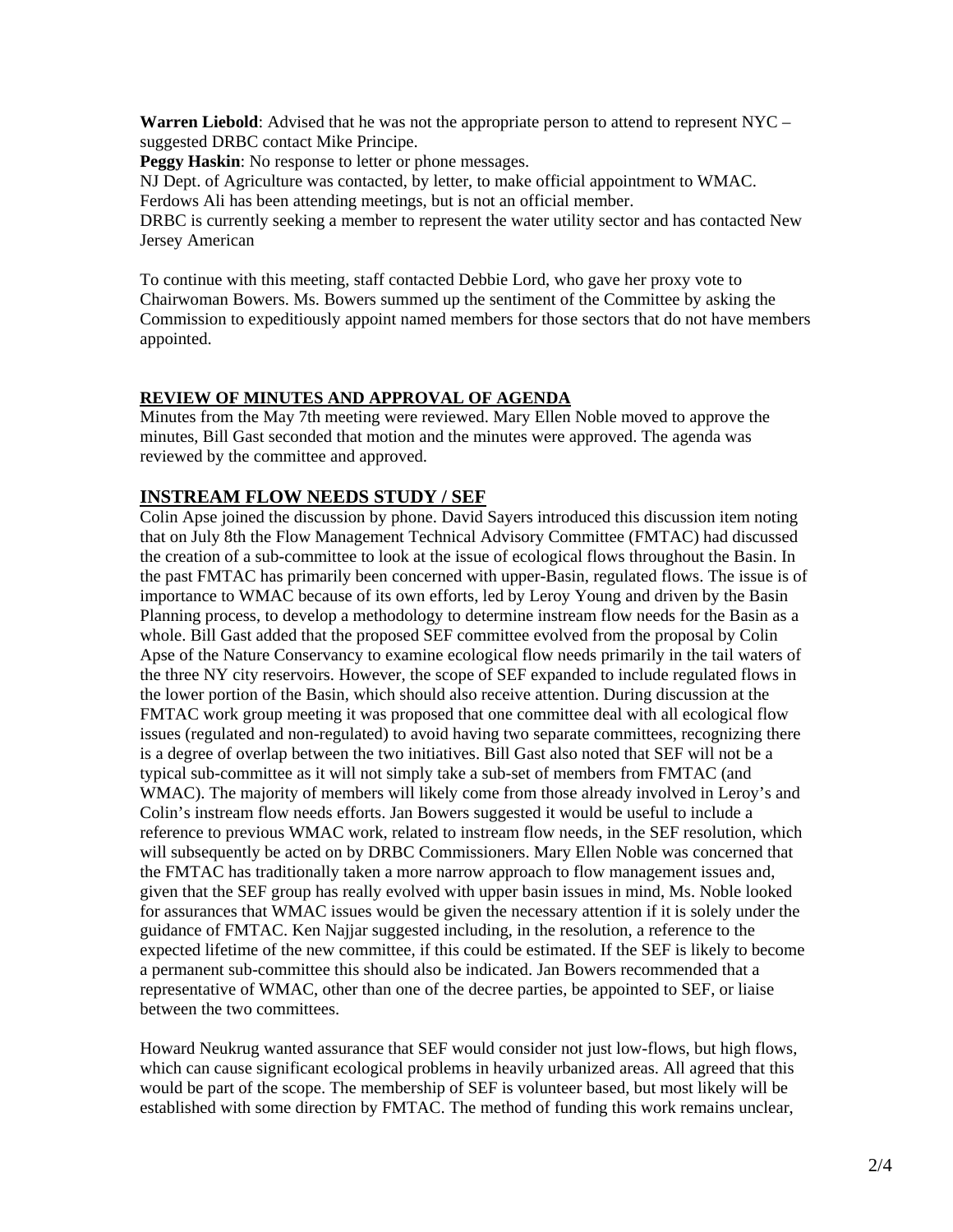but it was generally agreed that the creation of SEF, as proposed, would only increase the chances of funding begin obtained. David Sayers asked Ken Najjar of DRBC staff if funding was likely to be available through Basin Planning process. Ken Najjar responded that there are a number of activities that require funding, but the instream flow study is certainly among the priorities.

Leroy Young confirmed that he would still remain a member of WMAC, although it is likely that he would designate a proxy vote or send an alternate unless fisheries issues were being discussed.

Bill Gast agreed to revise the resolution on the basis of the discussion and will distribute amended version by email.

## **BASIN PLAN ACTIVITY / KRA 1: OBJECTIVE LANGUAGE:**

Jessica Sanchez gave a quick update on the Basin Planning process: June  $10^{th}/11^{th}$  the Watershed Advisory Council (WAC) met in Shawnee. At this meeting the objective language was looked at in detail and mostly agreed upon – with a few issues handed back to advisory committees for further discussion. The FMTAC met on July  $8<sup>th</sup>$  to discuss a number of the issues that are also in front of WMAC today. Dr. Sanchez noted that for one objective – the existing Basin plan language regarding inter-basin transfers – it was decided (at FMTAC) that further committee discussion was unlikely to result in full agreement on objective language and that NJDEP and DRBC legal teams (and others as appropriate) would discuss this issue to find suitable wording for the Basin Plan. In total, the WAC directed five issues back to this committee for approval.

#### *1.*

#### *Reassess existing basin transfers (in to and out of the Basin) in light of changes, such as new water resource management strategies, technologies, storage, planning, and/or demand.*

#### 2.

#### *Reassess existing watershed transfers in light of changes, such as new water resource management strategies, technologies, storage, planning, and/or demand***.**

The rationale for including these two new objectives was discussed. Joe Miri stated that he considered such assessments or reassessments to be part of the water supply planning process rather than denoting any special or punitive consideration being given to transfers. With that understood, Mary Ellen Noble moved for approval of objective 1 (as above), motion was seconded by Howard Neukrug and the motion carried, with NYC DEP abstaining. Objective 2 (as above) was also approved, with the unanimous support of the committee.

#### 3.

#### **Integrate consideration of flow needs regime to support water-based recreation in the River and tributaries into allocation decision making.**

The above objective (3) had also been discussed by FMTAC relating to consideration of recreation needs. The above language shows the objective and its proposed amendment. It was agreed that flow regime better captured the multiple characteristics that make up "flow", i.e., magnitude, timing, duration, frequency etc. (It was noted that this definition should be added to the Basin Plan glossary.) The proposed change met with full approval of the committee.